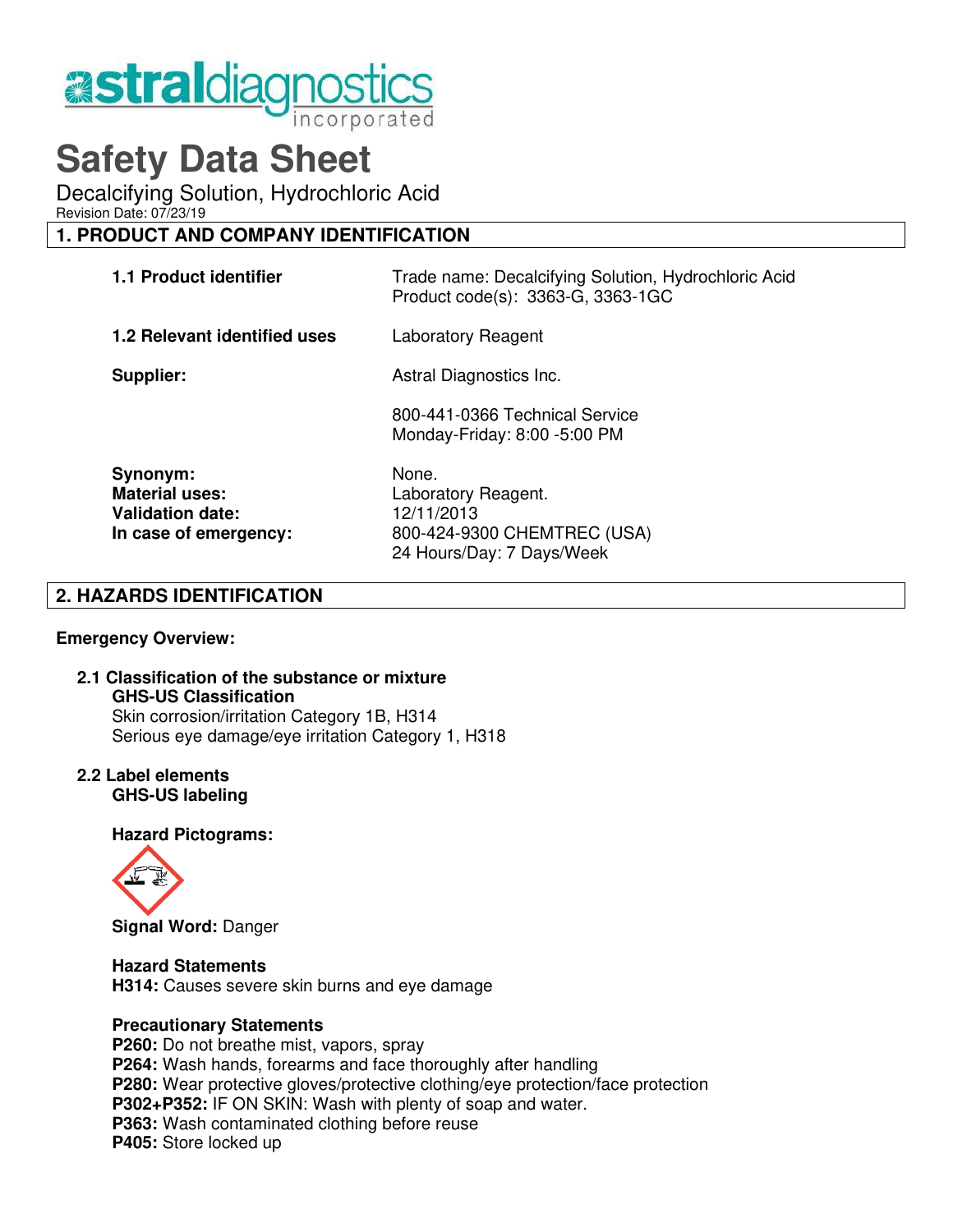# **2.3 Other hazards**

None

# **3. COMPOSITION/INFORMATION ON INGREDIENTS**

| <b>Name</b>               | <b>CAS number</b> | % by volume |
|---------------------------|-------------------|-------------|
| Water                     | 7732-18-5         | 90          |
| <b>Hydrochloric Acid</b>  | 7647-01-0         | 10          |
| <b>EDTA</b>               | 6381-92-6         | 1ج          |
| Potassium Sodium Tartrate | 6381-59-5         | ا>          |
| Sodium Tartrate           | 6106-24-7         | ا -         |

## **4. FIRST AID MEASURES**

**First-aid measures general:** Never give anything by mouth to an unconscious person. If you feel unwell, seek medical advice (show the label where possible).

**First-aid measures after inhalation:** Remove victim to fresh air and keep at rest in a position comfortable for breathing. Immediately call a poison center or doctor/physician.

**First-aid measures after skin contact:** Remove/Take off immediately all contaminated clothing. Rinse skin with water/shower. Immediately call a poison center or doctor/physician.

**First-aid measures after eye contact:** Rinse cautiously with water for several minutes. Remove contact lenses, if present and easy to do. Continue rinsing. Immediately call a poison center or doctor/physician.

# **5. FIREFIGHTING MEASURES**

#### **5.1 Extinguishing media**

 Suitable extinguishing media: Foam. Dry powder. Carbon dioxide. Water spray. Sand. Unsuitable extinguishing media: Do not use a heavy water stream

#### **5.2 Special hazards arising from the substance or mixture**

No additional information available

#### **5.3 Advice for firefighters**

Use water spray or fog for cooling exposed containers. Exercise caution when fighting any chemical fire. Prevent fire-fighting water form entering environment. Do not enter fire area without proper protective equipment, including respiratory protection.

# **6. ACCIDENTAL RELEASE MEASURES**

#### **6.1. Personal precautions, protective equipment and emergency procedures**

#### **6.1.1. For non-emergency personnel**

 Protective equipment: Gloves. Safety glasses. Combined gas/dust mask with filter type B/P3. Emergency procedures: Evacuate unnecessary personnel.

#### **6.1.2. For emergency responders**

Protective equipment: Equip cleanup crew with proper protection. Emergency procedures: Ventilate area.

#### **6.2. Environmental precautions**

Prevent entry to sewers and public waters. Notify authorities if liquid enters sewers or public waters. Avoid release to the environment.

**First-aid measures after ingestion:** Rinse mouth. Do NOT induce vomiting. Immediately call a poison center or doctor/physician.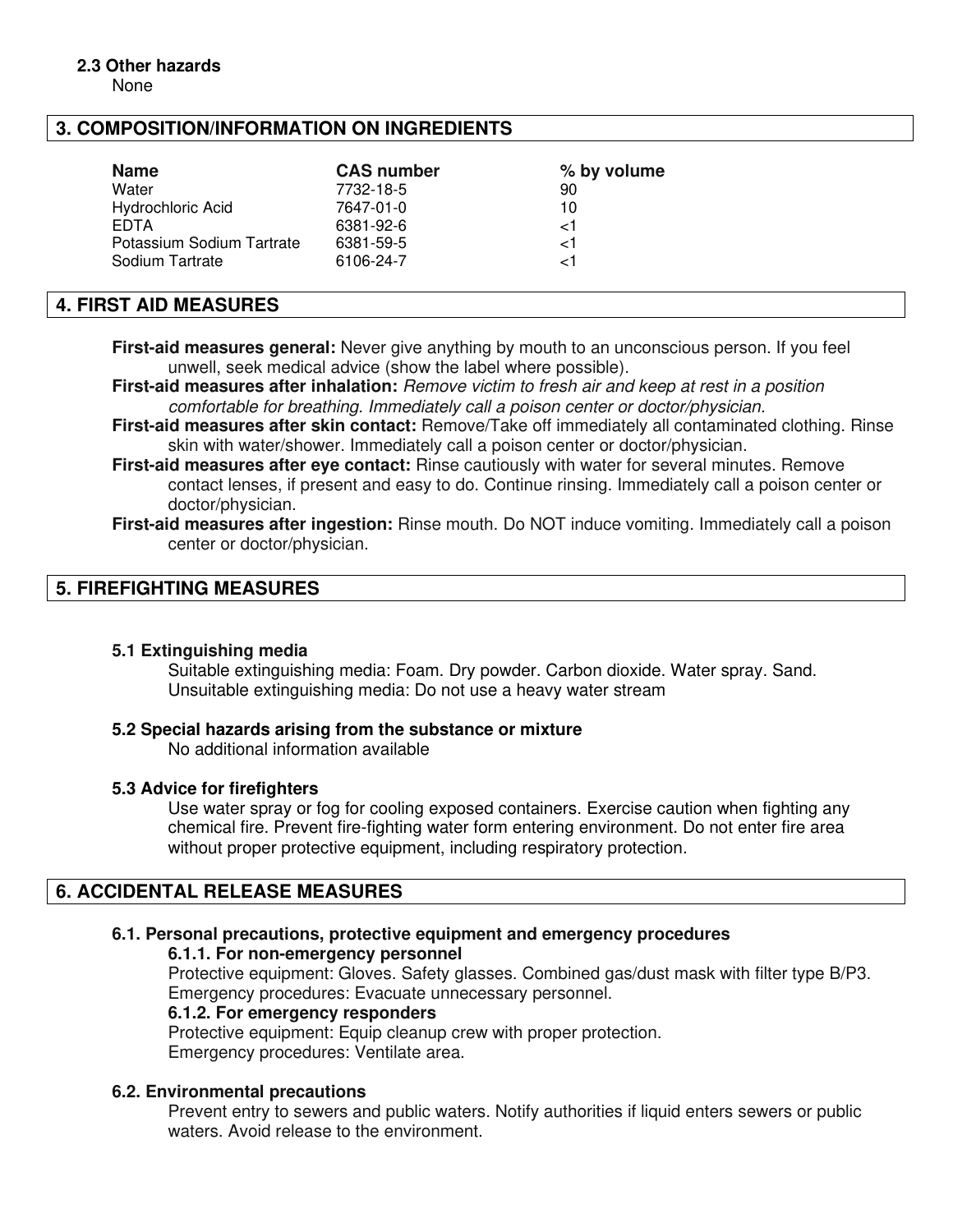#### **6.3. Methods and material for containment and cleaning up**

Methods for cleaning up: Soak up spills with inert solids, such as clay or diatomaceous earth as soon as possible. Collect spillage. Store away from other materials.

#### **6.4. Reference to other sections**

See Heading 8. Exposure controls and personal protection

#### **7. HANDLING AND STORAGE**

#### **7.1. Precautions for safe handling**

**Precautions for safe handling:** Wash hands and other exposed areas with mild soap and water before eating, drinking or smoking and when leaving work. Provide good ventilation in process area to prevent formation of vapor. Do not breathe mist, vapors, spray. Obtain special instructions before use. Use personal protective equipment as required. Do not handle until all safety precautions have been read and understood.

**Hygiene measures:** Wash exposed skin thoroughly after handling. Wash contaminated clothing before reuse.

#### **7.2. Conditions for safe storage, including any incompatibilities**

 **Technical measures:** Comply with applicable regulations.

**Storage conditions:** Keep container closed when not in use. Protect from sunlight. Store in a well-ventilated place.

 **Incompatible products:** metals, cyanides, strong bases, strong acids  **Incompatible materials:** Direct sunlight

# **8. EXPOSURE CONTROLS/PERSONAL PROTECTION**

**Consult local authorities for acceptable exposure limits.**

| <b>Component</b>         | <b>Source</b> | $T$ vpe       | <b>Value</b>                             | <b>Note</b> |
|--------------------------|---------------|---------------|------------------------------------------|-------------|
| <b>Hydrochloric Acid</b> | <b>ACGIH</b>  | Ceiling       | $2.98 \,\mathrm{mg}/3, 2 \,\mathrm{ppm}$ |             |
|                          | <b>OSHA</b>   | <b>PEL</b>    | $7 \text{ mg/m3}$ , 5 ppm                |             |
|                          | <b>IDLH</b>   | JS            | 50 ppm                                   |             |
|                          | <b>NIOSH</b>  | REL (Ceiling) | $\gamma$ mg/m3, 5 ppm                    |             |

**Personal protective equipment:** Safety glasses. Gloves. Protective clothing. High gas/vapor concentration: gas mask with filter type B.

**Hand protection:** Wear protective gloves.

**Eye protection:** Chemical goggles or face shield.

**Skin and body protection:** Wear suitable protective clothing.

**Respiratory protection:** Wear appropriate mask. Gas mask with filter type B.

**Other information:** Do not eat, drink or smoke during use.

## **9. PHYSICAL AND CHEMICAL PROPERTIES**

**Physical state:** Liquid. **Color:** Colorless **Flash Point:** NA **Flash Point: NA Melting/freezing point: NA Relative density: NA Vapor pressure: NA <b>Vapor density: NA**<br> **Odor threshold: NA <b>Evaporation rate:** N **Odor threshold: NA <b>Evaporation rate: NA Proporation Fate: NA Proporation rate: NA Proporation Fate: NA Solubility: Soluble in t** 

**pH:** <0.5 **Boiling/condensation point:** NA **Solubility:** Soluble in the following materials: water

## **10. STABILITY AND REACTIVITY**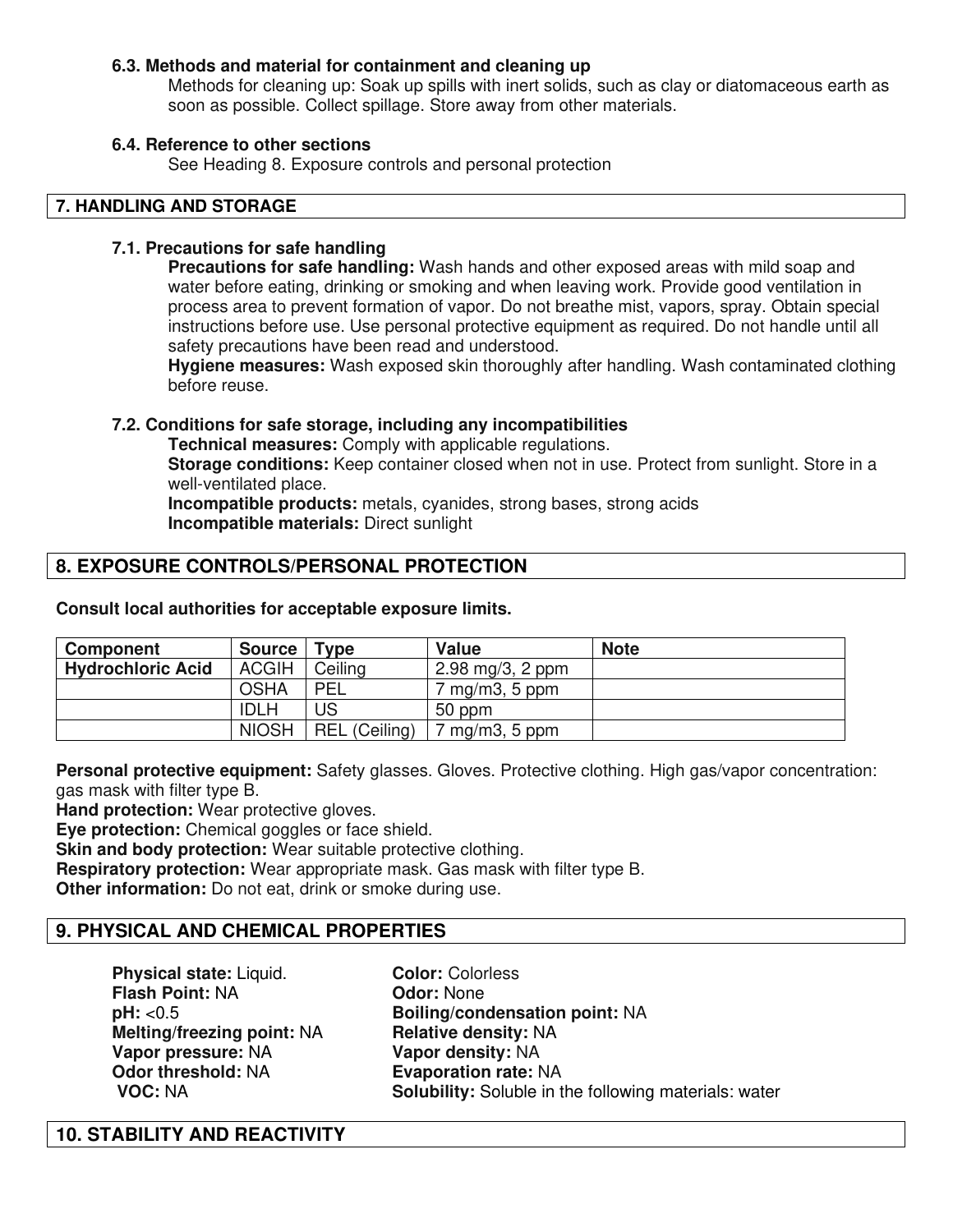#### **10.1. Reactivity**

Thermal decomposition generates: corrosive vapors

- **10.2. Chemical stability** Stable under normal conditions.
- **10.3. Possibility of hazardous reactions**
	- Reacts violently with some bases: releases heat
- **10.4. Conditions to avoid Extremely high or low temperatures.**
- **10.5. Incompatible materials** Cyanides Strong bases. metals
- **10.6. Hazardous decomposition products** Hydrogen chloride

# **11. TOXICOLOGICAL INFORMATION**

**Water (7732-18-5) LD50 oral rat** ≥ 90000 mg/kg **ATE US (oral)** 90000.000 mg/kg body weight

**Hydrochloric Acid (7647-01-0) LD50 oral rat** 700 mg/kg **LD50 dermal rabbit** 5010 mg/kg **ATE US oral** 700 mg/kg body weight **ATE US dermal** 5010 mg/kg body weight

**Skin corrosion/irritation:** Causes severe skin burns and eye damage **Serious eye damage/irritation**: Causes serious eye damage **Respiratory or skin sensitization:** Not classified **Germ cell mutagenicity:** Not classified **Carcinogenicity:** Not Classified

## **12. ECOLOGICAL INFORMATION**

**Toxicity Hydrochloric Acid LC50 fish 1:** 282 mg/l 96h **LC50 Daphnia 1:** <56 mg/l 72h

#### **Persistence and degradability:**

| <b>Hydrochloric Acid</b>      |                 |
|-------------------------------|-----------------|
| Persistence and degradability | Not established |
| Biochemical Oxygen Demand     | Not established |
| Chemical Oxygen Demand        | Not established |
| ThOD                          | Not established |

#### **Bioaccumulative potential:** no data available

| <b>Hydrochloric Acid</b>  |                 |
|---------------------------|-----------------|
| BCF fish 1                | Not established |
| Log Pow                   | 0.25 (QSAR)     |
| Bioaccumulative potential | Low potential   |

#### **Mobility in soil:**

| Hydrochloric Acid |                 |
|-------------------|-----------------|
| Surface Tension   | Not established |